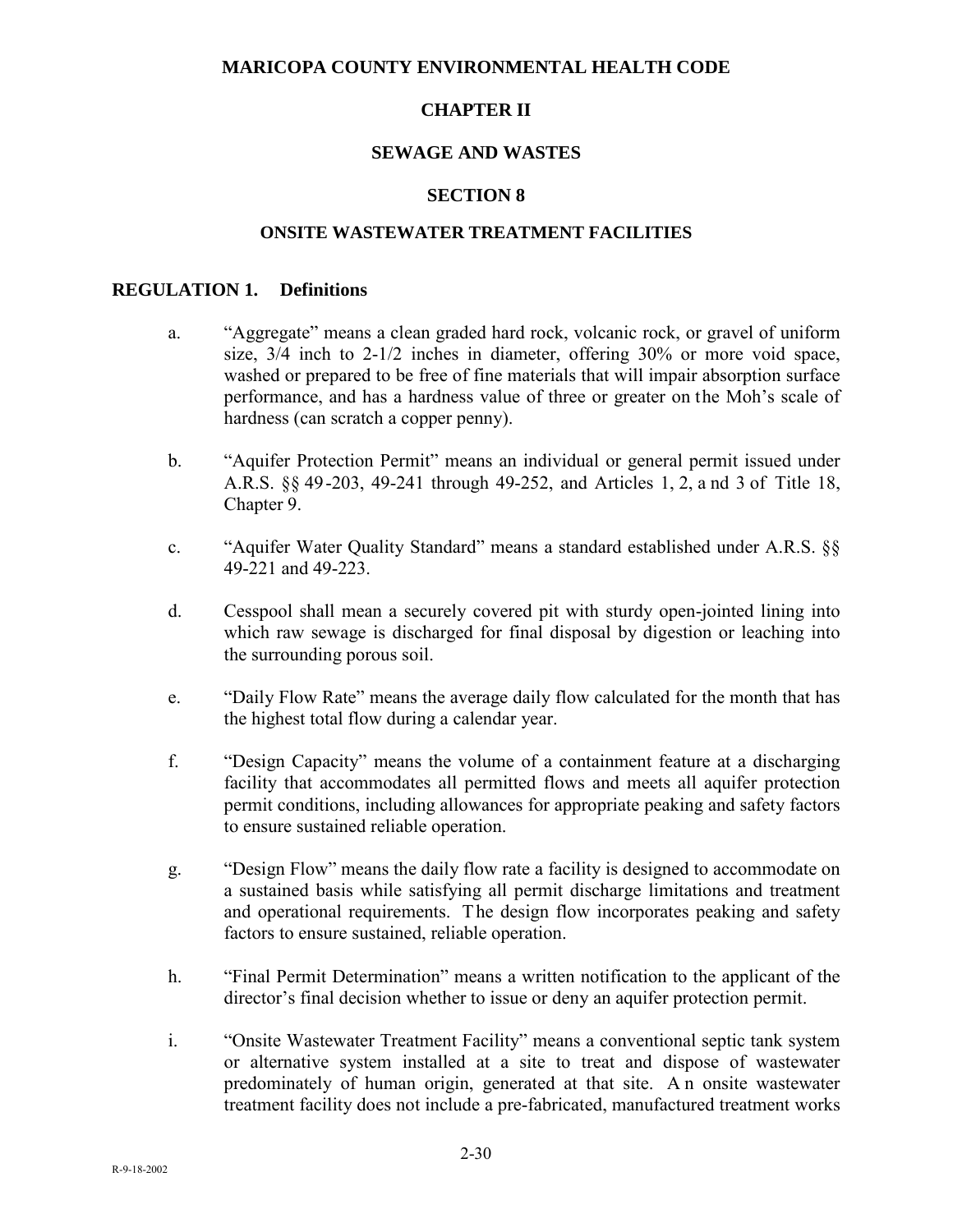that typically uses an activated sludge unit process and has a design flow of 3000 gallons per day or more.

- j. "Setback" means a minimum horizontal distance maintained between a feature of a discharging facility and a potential point of impact.
- k. "Typical **s**ewage" means sewage in which the total suspended solids (TSS) content does not exceed 430 m g/l, the five-day biochemical oxygen demand (BOD) does not exceed 380 mg/l, and the content of fats, oils, and greases (FOG) does not exceed 75 mg/l.
- l. "Gray water" means wastewater collected separately from a **s**ewage flow that originates from a clothes washer, bathtub, shower, and sink, but does not include Wastewater from a kitchen sink, dishwasher, or toilet.
- m. "Gray water disposal system" means the on-site use and management of not more than 400 g allons of gray water per day and a system that complies with the requirements of Arizona Administrative Code R18-9-711.
- n. "Tank Riser" means a watertight extension of the septic tank access opening to within six (6) inches of finished grade and removable watertight cover, or above grade with gas tight cover.
- o. "Disposal Area Riser" means a vertical pipe installed from the bottom of the onsite wastewater system disposal area, perforated within the disposal area, and extended to within six (6) inches of finished grade or above with an accessible cap that allows periodic inspection.
- p. "Notice of Intent to Discharge" or "NOID" means a request to begin the process to receive a discharge authorization under aquifer protection permit rules.
- q. "Phase I" means site and soils investigation in preparation for NOID application to install a septic system.
- r. "Phase II" means the application for a notice of intent to discharge.

## **REGULATION 2. Permit to Install Required**

- a. No person may install, materially alter, or add to any on-site wastewater treatment facility without first applying for and obtaining a written approval from the Department.
- b. The construction approval shall expire two (2) years after the date of issue unless, before the permit expires, construction of the facility or system is complete and has been inspected and approved by the Department.
- c. Department approval is required for the abandonment or closure of an onsite wastewater treatment facility and the abandonment or closure shall comply with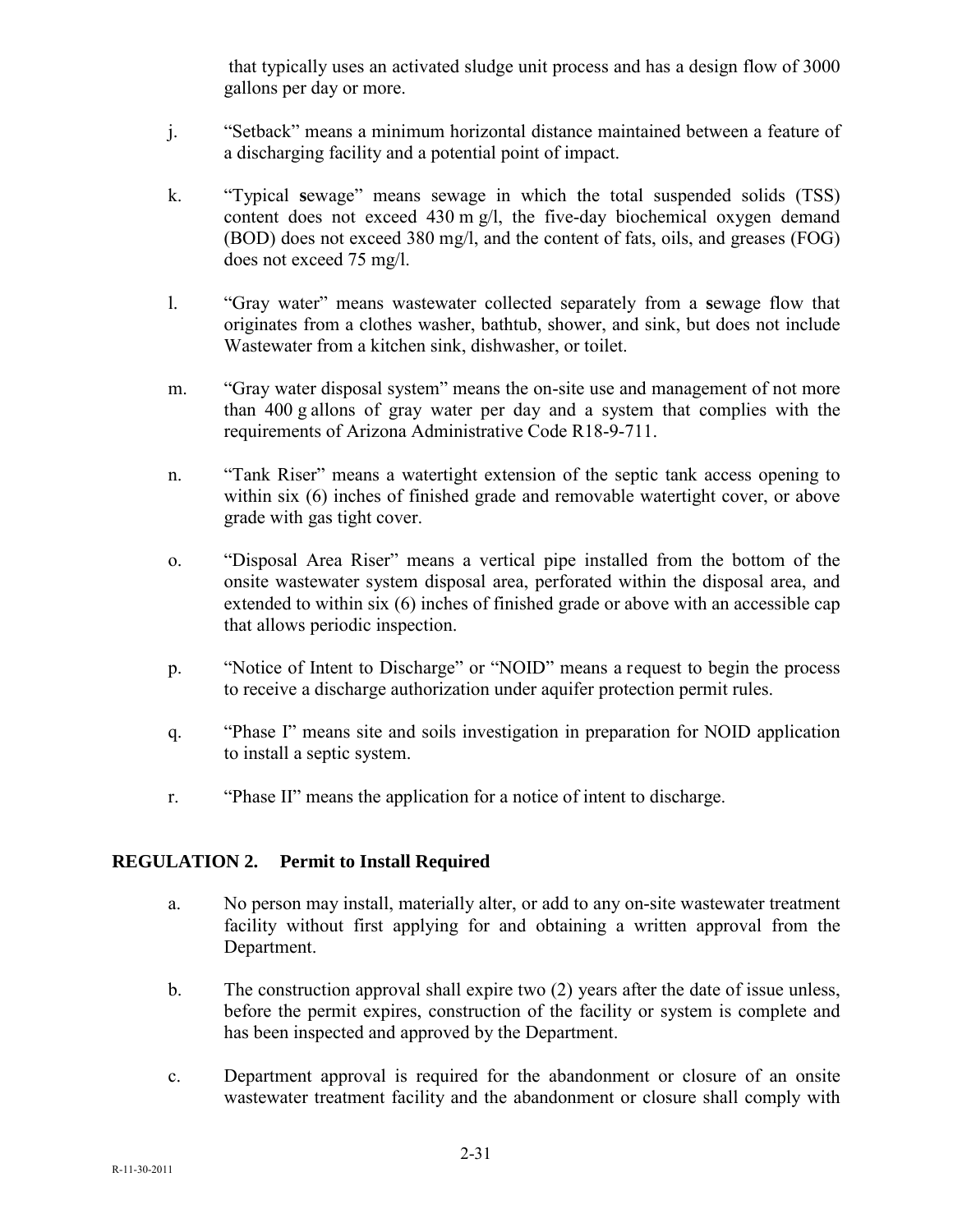closure requirements in the regulations of Arizona Department of Environmental Quality.

d. A general application for site investigation, site and test hole inspection, miscellaneous review/reconnect plan reviews, or septic system abandonment/closure shall expire one (1) year from date of application and/or one (1) year from Phase I Site Approval.

# **REGULATION 3. Approval to Operate Required**

- a. Work shall conform to plans and be in compliance with this Code and the regulations of the Arizona Department of Environmental Quality.
- b. The Environmental Health Officer shall make necessary inspections of installations and when satisfied that an installation complies with this Code, and regulations of the Arizona Department of Environmental Quality, shall issue written approval to the permittee.
- c. Operation and use of an on-site wastewater treatment facility shall not commence before final inspection has been made and approved, all permit fees are paid, all required documents have been received, and written approval has been issued by the Department.

# **REGULATION 4. General**

All onsite wastewater treatment facilities must conform to the applicable general provisions relating to sewage and waste disposal, and with the specific provisions of this section.

- a. Onsite wastewater treatment facilities are prohibited:
	- 1. When connection may reasonably and practicably be made to an approved municipal, community, or similar sewerage system. When installation of a municipal, community, or similar sewerage system or extension, to which connection may be made, is imminent, the Department may waive the full application of these regulations and permit the installation of temporary sewage disposal facilities for premises or subdivisions. In such cases, the Department shall stipulate the conditions and limitations it deems necessary to protect the public health, and to insure speedy connection to the sewerage system, and the owner and operator of such temporary facilities shall be bound to these stipulations and conditions;
	- 2. When soil conditions, topography, or other conditions are such that an onsite wastewater treatment facility cannot be expected to function satisfactorily, or where ground water or soil conditions are such that an onsite wastewater treatment facility may cause pollution of ground water;
	- 3. When such installation may create an unsanitary condition or public health nuisance.
- b. The use of cesspools is prohibited.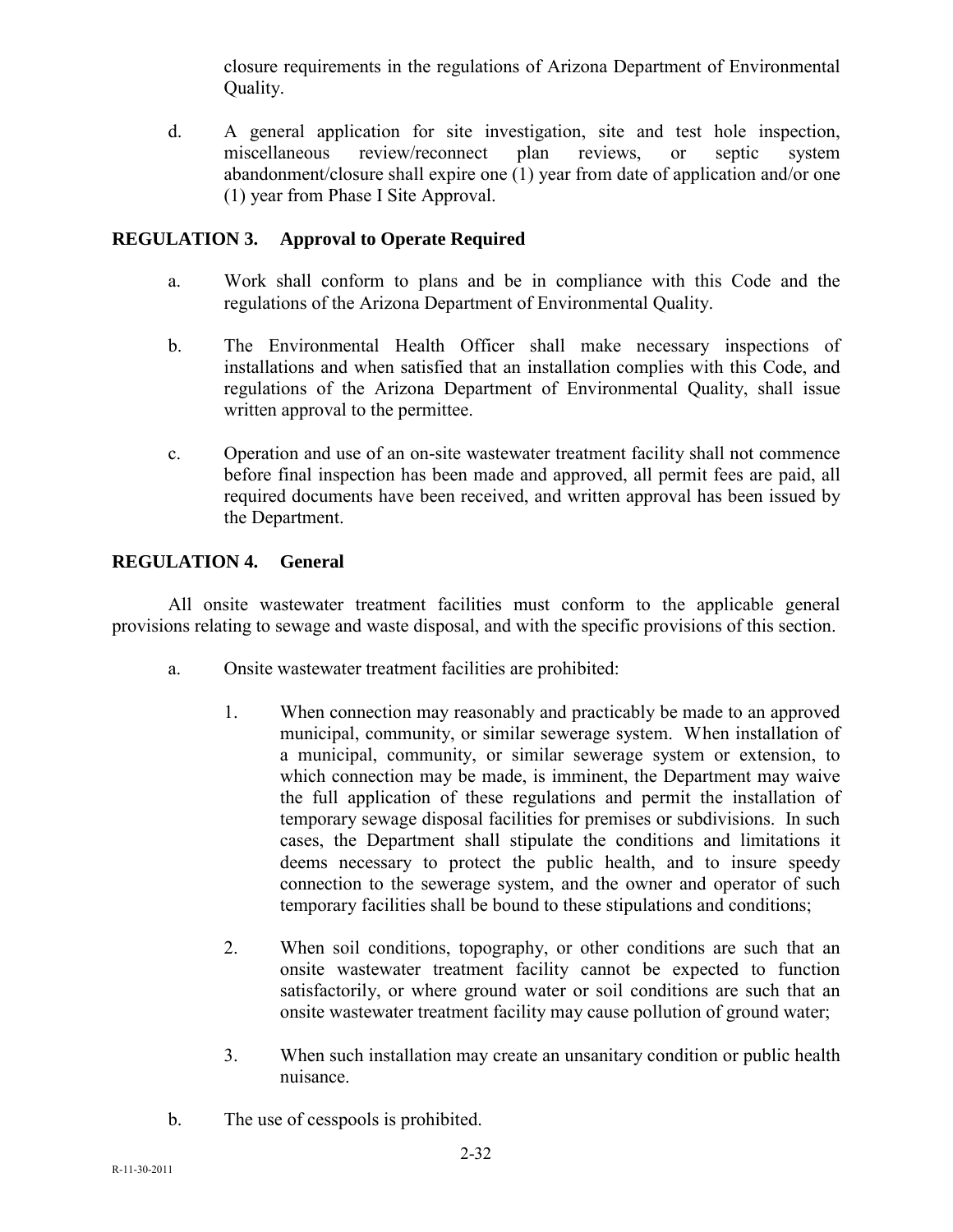- c. The installation of onsite wastewater treatment facilities in new subdivisions, establishments, or premises, is prohibited where such subdivisions, establishments, or premises are contiguous to an approved sewerage system to which connection may reasonably and practically be made.
- d. The use of an onsite wastewater treatment facility by more than one (1) property, dwelling, commercial unit or other premises is prohibited unless it can be shown to the satisfaction of the Environmental Health Officer that such properties, dwellings, commercial units or premises are constructed, designed and located in such a manner that it is impossible to construct separate onsite wastewater treatment facilities for them.
- e. In areas served by a municipal or other approved sewage disposal system, when an onsite wastewater treatment facility fails, and in the opinion of the Department, a public health nuisance arises as a result of such failure, (1) the plumbing system of the premises shall be disconnected from the defective onsite wastewater treatment facility and forthwith connected to the approved sewage disposal system, (2) the onsite wastewater treatment facility shall comply with closure requirements in the Arizona Department Of Environmental Quality Rules and be of the Department.
- f. The effluent from onsite wastewater treatment facilities may not discharge onto the surface of the ground, into any water course, abandoned well, pit, mine or similar excavation, or anywhere it may pollute, tend to pollute or create a hazard to any potential or actual water supply or water supply system, **i**ndustrial wastes shall not be discharged into any onsite wastewater treatment facility without the written approval of the Department.
- g. All back filling shall be done with clean earth, free of large stones, broken masonry, stumps, waste construction materials, etc., and accomplished in such a manner as to minimize settling and to avoid placing undue strain on the system.
- h. If water or a limiting layer is encountered during excavation for test holes or during onsite wastewater treatment facility installation, the work shall be suspended immediately and revised plans submitted to the Department for approval.
- i Hair and lint traps shall be installed on drains connected to an onsite wastewater treatment facility for hair salons, commercial laundry facilities, and pet and horse grooming facilities.

## **REGULATION 5. Minimum Requirements for the Design, Installation, Site Investigation, and Operation of Onsite Wastewater Treatment Facilities and Gray Water Disposal Systems.**

a. The owner of any of the following types of onsite wastewater treatment plant is required to submit an annual maintenance record on a form provided by the Department and pay a fee as listed in Chapter I, Regulation 5 of this Code: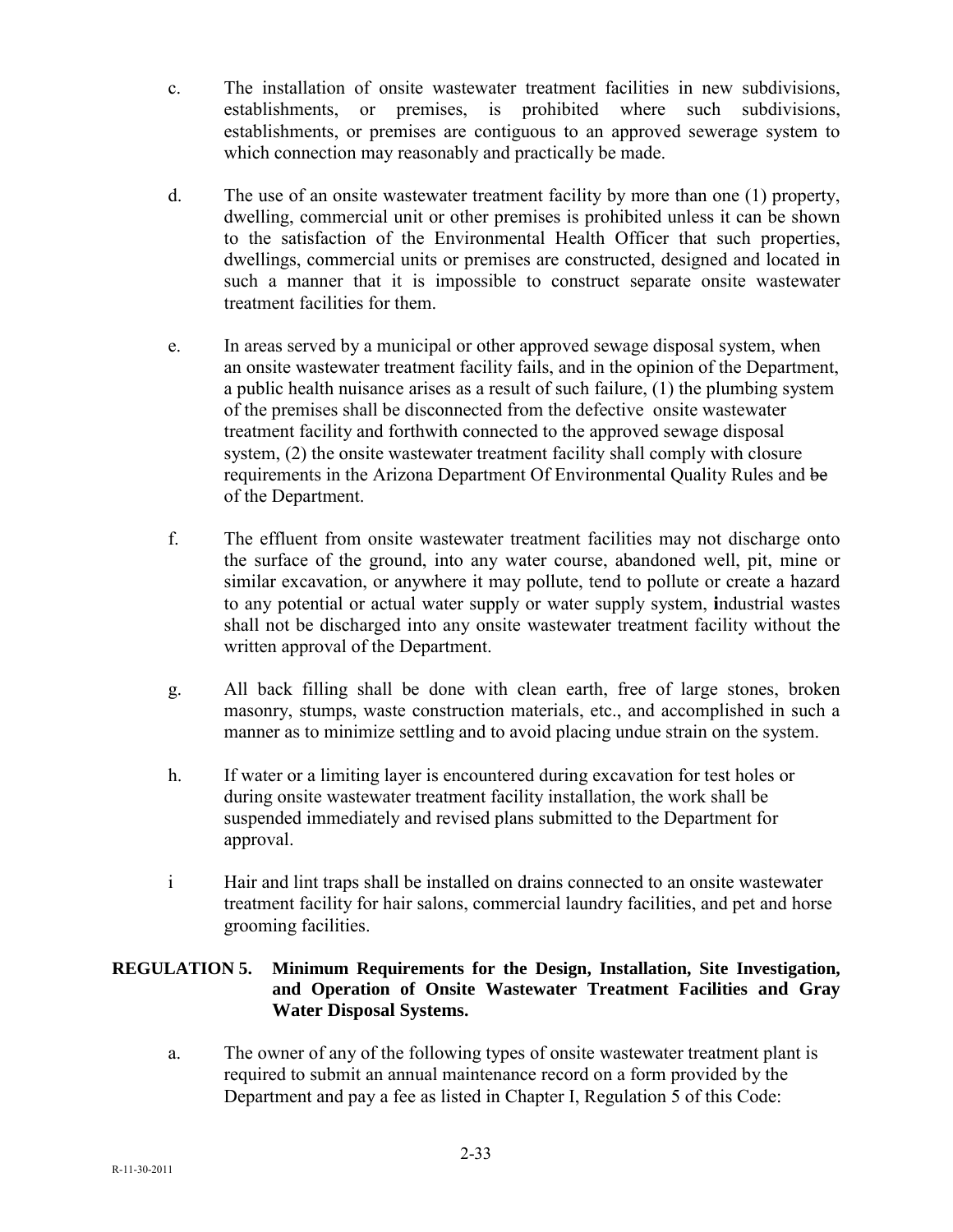- (1) Aerobic treatment system
- (2) Sequencing batch reactors
- (3) Systems requiring disinfecting devices, and
- (4) Systems with maintenance requirements prescribed by the manufacturer.
- b. The following provisions of The Arizona Administrative Code ("A.A.C."), including all revisions, technical corrections, and supplements published as of March 31, 2010, are incorporated into this Environmental Health Code by reference:

Title 18 Chapter 9 Section 110. (R18-9-110.); Section A301. A.4. (R18-9-A301.A.4); Section A301. B. (R18-9-A301 B.); Section A301. D. (R18-9-A301.D.); Section A302. (R18-9-A302.); Section A303.A. (R18-9-A 303.A.); Section A304. (R18-9-A304.); Section A305.B. (R-18-A305.B.); Sections A306. through A309 D. and A309F, (R18-9-A306 through R18-9-A309.D and A309F); Sections A310. through A316. (R18-9-A310 through R18-9-A316.); Sections E301 through E323. (R18-9- E301 through R18-9-E323.); Section 711 (R18-9-711).

- c. Copies of the A.A.C. Rules adopted by reference in Subsection b above are available from the Arizona Secretary of State.
- d. For the purpose of this Code, references to "Department" in Title 18 Chapter 9, means the Maricopa County Environmental Services Department.

## **REGULATION 6. Site Safety**

- a. In order to protect humans and animals at the installation site, the property owner, its authorized agent, and its contractor(s) shall be responsible for installation site safety for work performed under the rules of this Section.
- b. Test holes shall be secured by placing protective signage, equipment, barriers, and/or by covering the test holes. Test holes shall be backfilled and compacted immediately after the property owner, its authorized agent or its contractor has been informed that the site investigation has been completed. Test holes shall remain secured at all times.
- c. Installation sites shall be secured with signage, equipment, and/or barriers appropriate to the site.
- d. If any newly-constructed or modified portion of an onsite wastewater treatment facility requiring inspection is receiving or has received wastewater discharge, notice shall be given to the Department at the time of the inspection request.
- e. If any newly-constructed or modified portion of an onsite wastewater treatment facility requiring inspection is receiving or has received wastewater discharge, the